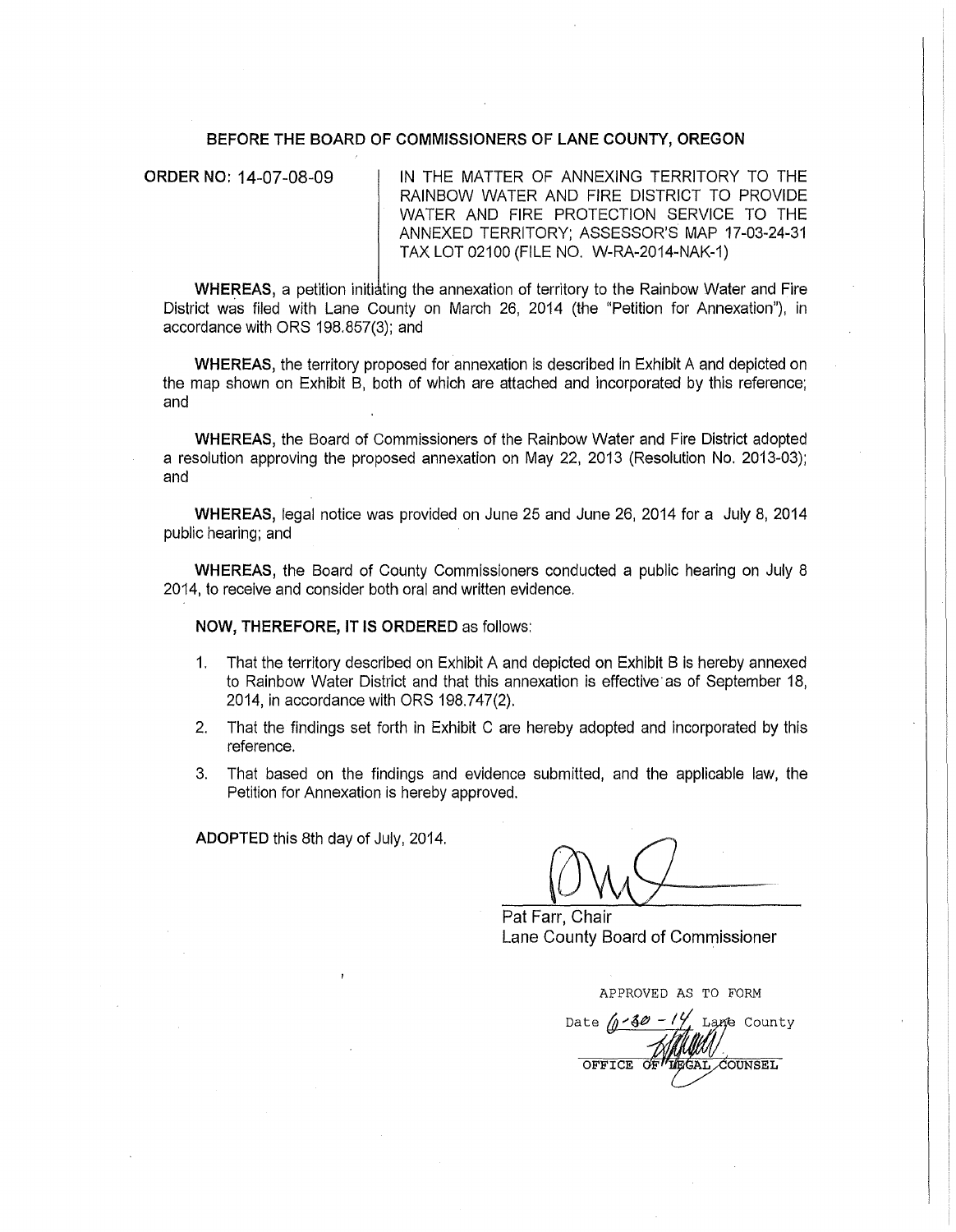Exhibit A

#### Legal description for 17-03-24-31 02100

A parcel of land lying in the Southeast one-quarter (1/4) of Section 24, Township 17 South, Range 3 West of the Willamette Meridian, and being a portion of those tracts of land conveyed to Theodore V. Jones and Helen D. Jones, husband and wife, by those certain deeds recorded on Reel 1367-R<br>Recorder's Reception No. 33130, and Reel 434-R Recorder's Reception No: 62458, filed in Lane County Oregon Deed Records, and being more particularly described as follows.

 $\sim$   $\sim$   $\sim$   $\sim$ 

Beginning at a point North 89 degrees 42' 33" West 393.0 feet and 17.42 chains North of a point where the East line of the William C. Spencer donation No.<br>50, Notification No. 3265, intersects the line between Section 24 and 25,<br>Township 1 South, Range 3 West of the Willamette Meridian, said point be the Southwest Corner of that certain tract of land conveyed to Theodore V. Jones and Helen D, Jones, husband and wife, by those certain deeds recorded on Reel 1367-R Recorder's Reception No. 33130, filed in Lane County Oregon Deed<br>Records, thence North 0 degrees 06' 16" West 225.00 feet, thence South 89<br>degrees 42' 33" East 393.00 feet, thence South 0 degrees 06' 24" East 3 feet to the dedicated right of way line of 19th Street said dedication<br>recorded on Reel 1530-R Recorder's Reception No. 9020460, thence along said<br>right of way South 89 degrees 53' 36" West 30.00 feet to a point on a 152.9 foot radius curve to the left, thence along the arc of said curve (the long chord of which bears South 4 degrees 20' 03" West 22.54) a distance of 22.56 feet, thence leaving said right of way North 89 degrees  $42'$  33" West 264.66 feet, thence South 0 degrees 06' 16" Mast 199.00 feet, thence North 89 degrees 42' 33" West 100.00 feet to the true point of beginning all in Lane County, Oregon.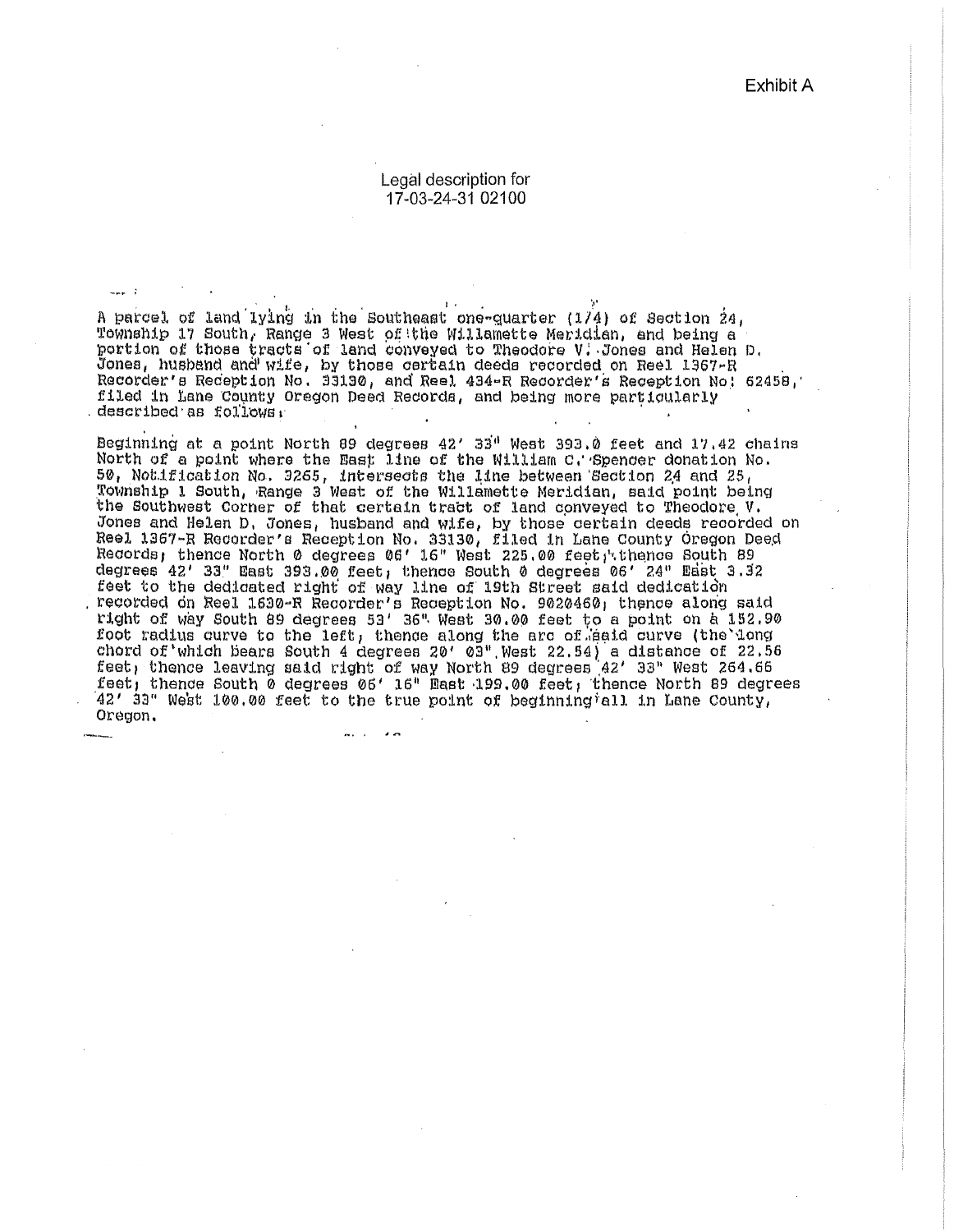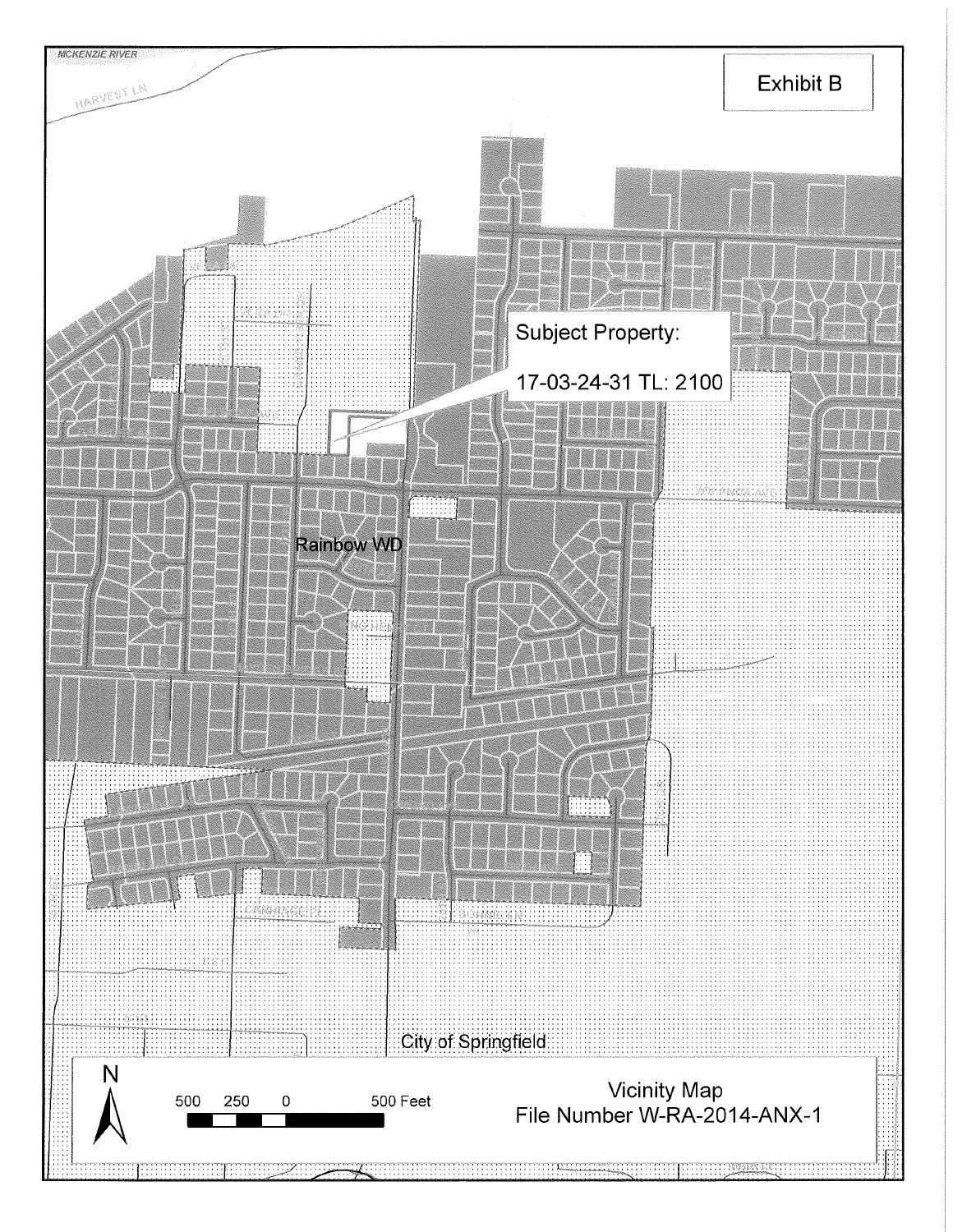# **FINDINGS OF FACT AND CONCLUSION OF LAW**

- 1. The annexation of territory to the Rainbow Water and Fire District (RWD) was initiated on March 26, 2014, by a petition by the property owner of the proposed territory to be annexed, as authorized by ORS 198.857(3).
- 2. The application for annexation, map and legal description indicate that the territory proposed for annexation is currently not within the existing fire district boundary.
- 3. Legal notice was made on June 25 and June 26, 2014 for a July 8, 2014 public hearing.
- 4. The public hearing required by ORS 198.800 was held on July 8, 2014.
- 5. The decision criteria analysis considered by the Board of County Commissioners follows:
	- **(1) The land is not within a district formed under the same principle ACT; (ORS 198.720(2))**

Staff Finding 1: The proposal meets this criterion. The property proposed for annexation to Rainbow Water and Fire District (Principle Act 264) is not currently located within any other water or fire district boundaries.

### **(2) The affected territory can reasonably be served or continued to be served by the facilities or services provided by the district; and ( ORS 198.720(3))**

Staff Finding 2: The proposal meets this criterion. Currently the RWD is under contract with the Eugene-Springfield Fire and EMS Department to provide fire protection services to RWD members. Domestic water for the site can be accommodated by the district. Further RWD Board adopted Resolution No. 2013-03 supporting annexation of the subject property.

(3) **No land included in the affected territory will be removed if the land is benefited; (ORS 198.805(1));** 

Staff Finding 3: The proposal meets this criterion. As proposed, no land in the annexation area will be removed if the land is benefitted.

**(4) The boundary change is consistent with the Lane County Rural Comprehensive Plan, other applicable refinement plans, and other adopted land use regulations or agreements. (ORS 198.850(2))**